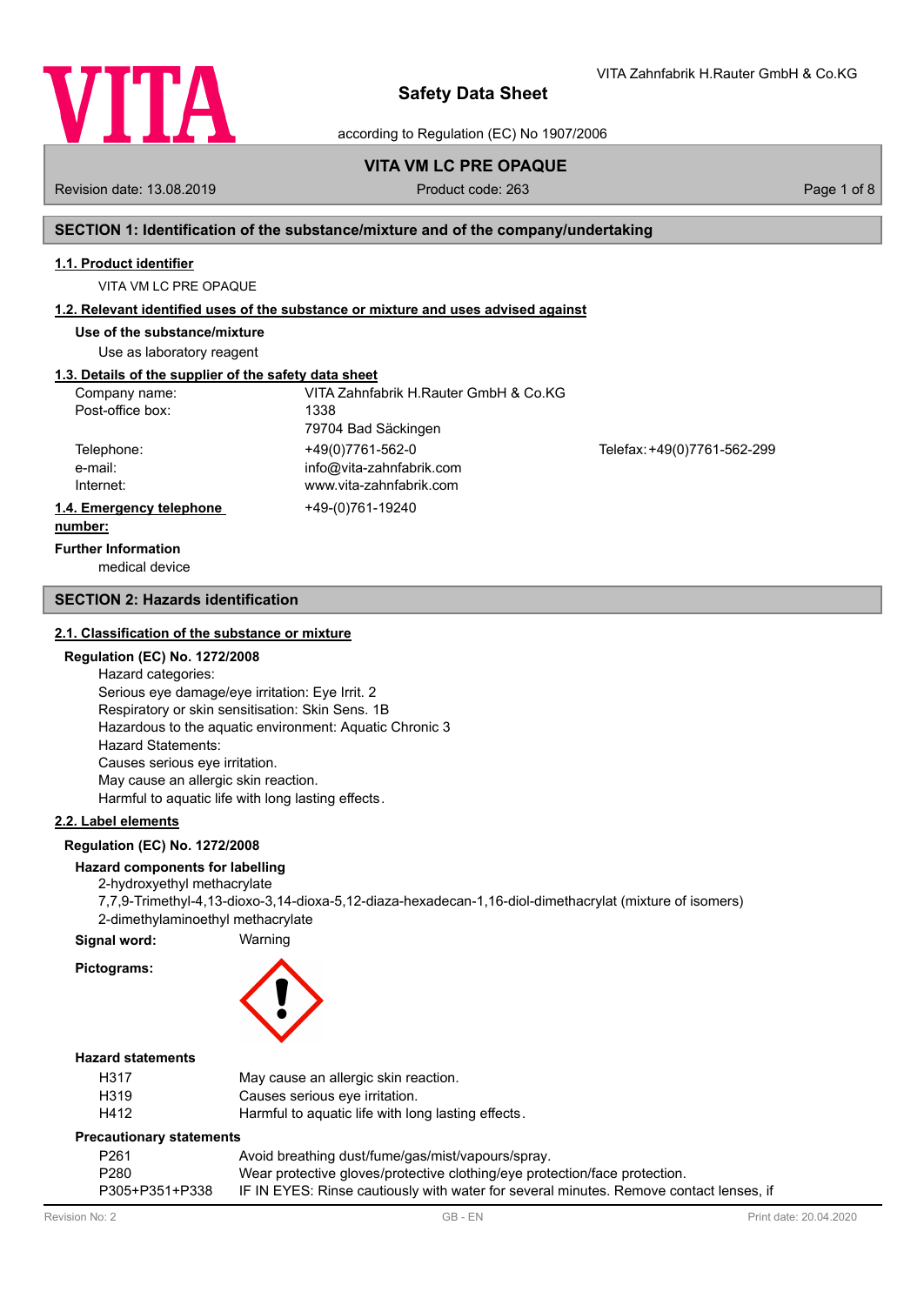

according to Regulation (EC) No 1907/2006

# **VITA VM LC PRE OPAQUE**

Revision date: 13.08.2019 Product code: 263 Page 2 of 8

present and easy to do. Continue rinsing.

# **2.3. Other hazards**

No information available.

# **SECTION 3: Composition/information on ingredients**

## **3.2. Mixtures**

#### **Hazardous components**

| <b>CAS No</b> | Chemical name                               |                                                                                                 |                  | Quantity    |  |
|---------------|---------------------------------------------|-------------------------------------------------------------------------------------------------|------------------|-------------|--|
|               | EC No                                       | Index No                                                                                        | <b>REACH No</b>  |             |  |
|               | <b>GHS Classification</b>                   |                                                                                                 |                  |             |  |
| 72869-86-4    | isomers)                                    | 7,7,9-Trimethyl-4,13-dioxo-3,14-dioxa-5,12-diaza-hexadecan-1,16-diol-dimethacrylat (mixture of  |                  | $30 - 35\%$ |  |
|               | 276-957-5                                   |                                                                                                 | 01-2120751202-68 |             |  |
|               | Skin Sens. 1B, Aguatic Chronic 3; H317 H412 |                                                                                                 |                  |             |  |
| 94108-97-1    | Ditrimethylolpropane Tetraacrylate          |                                                                                                 |                  | $10 - 5\%$  |  |
|               | 302-434-9                                   |                                                                                                 | 01-2119977121-41 |             |  |
|               | Eye Irrit. 2, Aquatic Chronic 2; H319 H411  |                                                                                                 |                  |             |  |
| 2867-47-2     | 2-dimethylaminoethyl methacrylate           |                                                                                                 |                  | < 1 %       |  |
|               | 220-688-8                                   | 607-132-00-3                                                                                    |                  |             |  |
|               |                                             | Acute Tox. 4, Acute Tox. 4, Skin Irrit. 2, Eye Irrit. 2, Skin Sens. 1; H312 H302 H315 H319 H317 |                  |             |  |
| 79-41-4       | Methacrylsäure                              |                                                                                                 |                  |             |  |
|               | 201-204-4                                   |                                                                                                 | 01-2119463884-26 |             |  |
|               |                                             | Acute Tox. 3, Acute Tox. 4, Acute Tox. 4, Skin Corr. 1A, STOT SE 3; H311 H332 H302 H314 H335    |                  |             |  |

Full text of H and EUH statements: see section 16.

#### **SECTION 4: First aid measures**

#### **4.1. Description of first aid measures**

#### **After inhalation**

Provide fresh air. When in doubt or if symptoms are observed, get medical advice.

# **After contact with skin**

After contact with skin, wash immediately with plenty of water and soap. Take off immediately all contaminated clothing and wash it before reuse. Medical treatment necessary. Wash with plenty of water.

#### **After contact with eyes**

After contact with the eyes, rinse with water with the eyelids open for a sufficient length of time, then consult an ophthalmologist immediately.

# **After ingestion**

Rinse mouth immediately and drink plenty of water.

#### **4.2. Most important symptoms and effects, both acute and delayed**

No information available.

#### **4.3. Indication of any immediate medical attention and special treatment needed**

Treat symptomatically.

# **SECTION 5: Firefighting measures**

# **5.1. Extinguishing media**

# **Suitable extinguishing media**

Co-ordinate fire-fighting measures to the fire surroundings.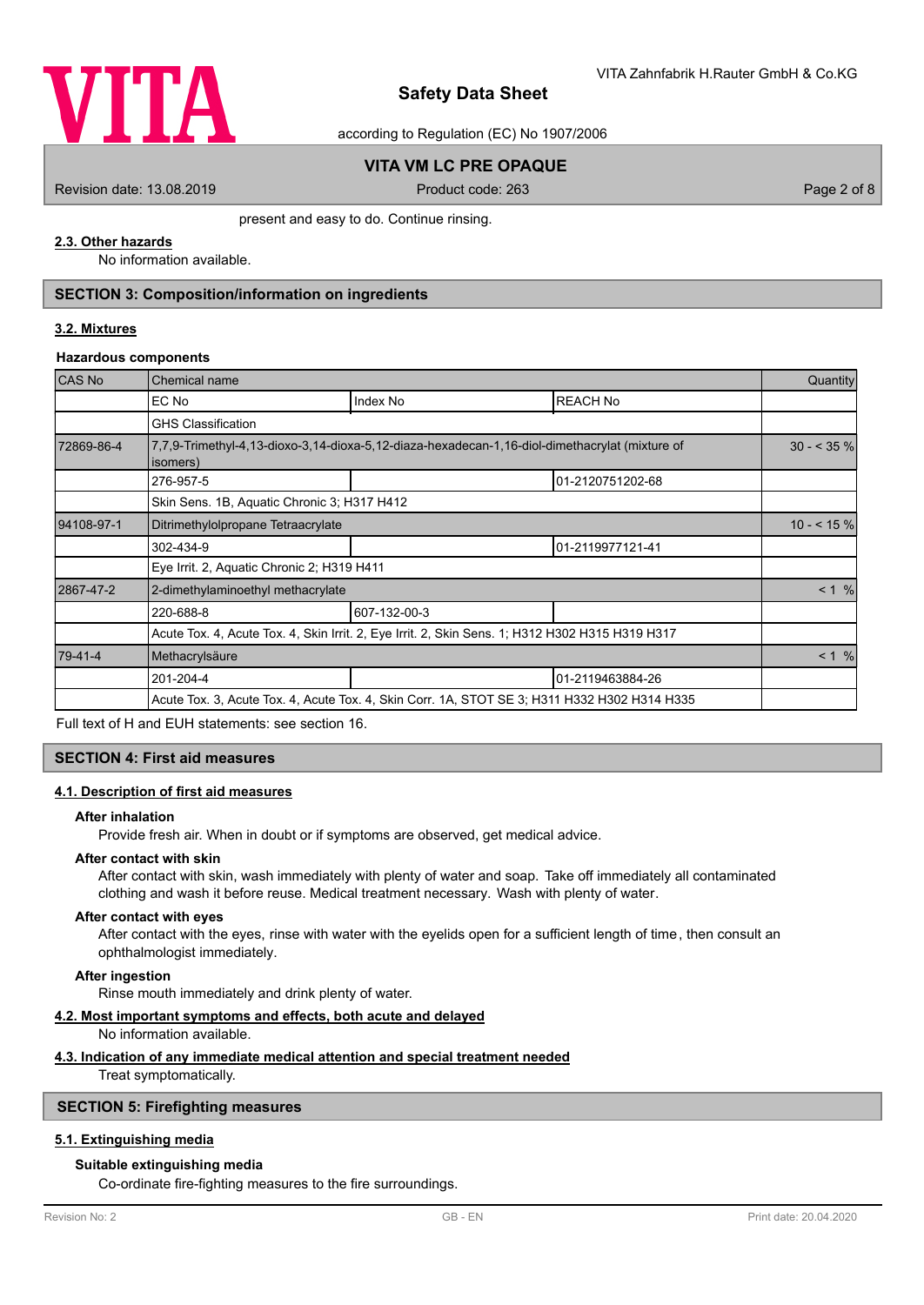

according to Regulation (EC) No 1907/2006

**VITA VM LC PRE OPAQUE**

Revision date: 13.08.2019 <br>
Product code: 263 Page 3 of 8

# **5.2. Special hazards arising from the substance or mixture**

Non-flammable.

# **5.3. Advice for firefighters**

Wear a self-contained breathing apparatus and chemical protective clothing. Full protection suit.

# **Additional information**

Suppress gases/vapours/mists with water spray jet. Collect contaminated fire extinguishing water separately. Do not allow entering drains or surface water.

#### **SECTION 6: Accidental release measures**

#### **6.1. Personal precautions, protective equipment and emergency procedures**

Provide adequate ventilation. Do not breathe gas/fumes/vapour/spray. Avoid contact with skin, eyes and clothes. Use personal protection equipment.

#### **6.2. Environmental precautions**

Do not allow to enter into surface water or drains.

#### **6.3. Methods and material for containment and cleaning up**

Take up mechanically. Treat the recovered material as prescribed in the section on waste disposal.

#### **6.4. Reference to other sections**

Safe handling: see section 7 Personal protection equipment: see section 8 Disposal: see section 13

# **SECTION 7: Handling and storage**

# **7.1. Precautions for safe handling**

#### **Advice on safe handling**

No special measures are necessary.

No special fire protection measures are necessary. **Advice on protection against fire and explosion**

#### **7.2. Conditions for safe storage, including any incompatibilities**

# **Requirements for storage rooms and vessels**

Keep container tightly closed.

# **Hints on joint storage**

No special measures are necessary.

# **7.3. Specific end use(s)**

Use as laboratory reagent

# **SECTION 8: Exposure controls/personal protection**

#### **8.1. Control parameters**

#### **Exposure limits (EH40)**

| <b>ICAS No</b> | Substance        | ppm             | mq/m <sup>3</sup> | fibres/ml | Category      | Origin     |
|----------------|------------------|-----------------|-------------------|-----------|---------------|------------|
| 79-41-4        | Methacrylic acid | 20 <sup>1</sup> | 72                |           | TWA (8 h)     | WEL        |
|                |                  | 40 l            | 143               |           | STEL (15 min) | <b>WEL</b> |

#### **8.2. Exposure controls**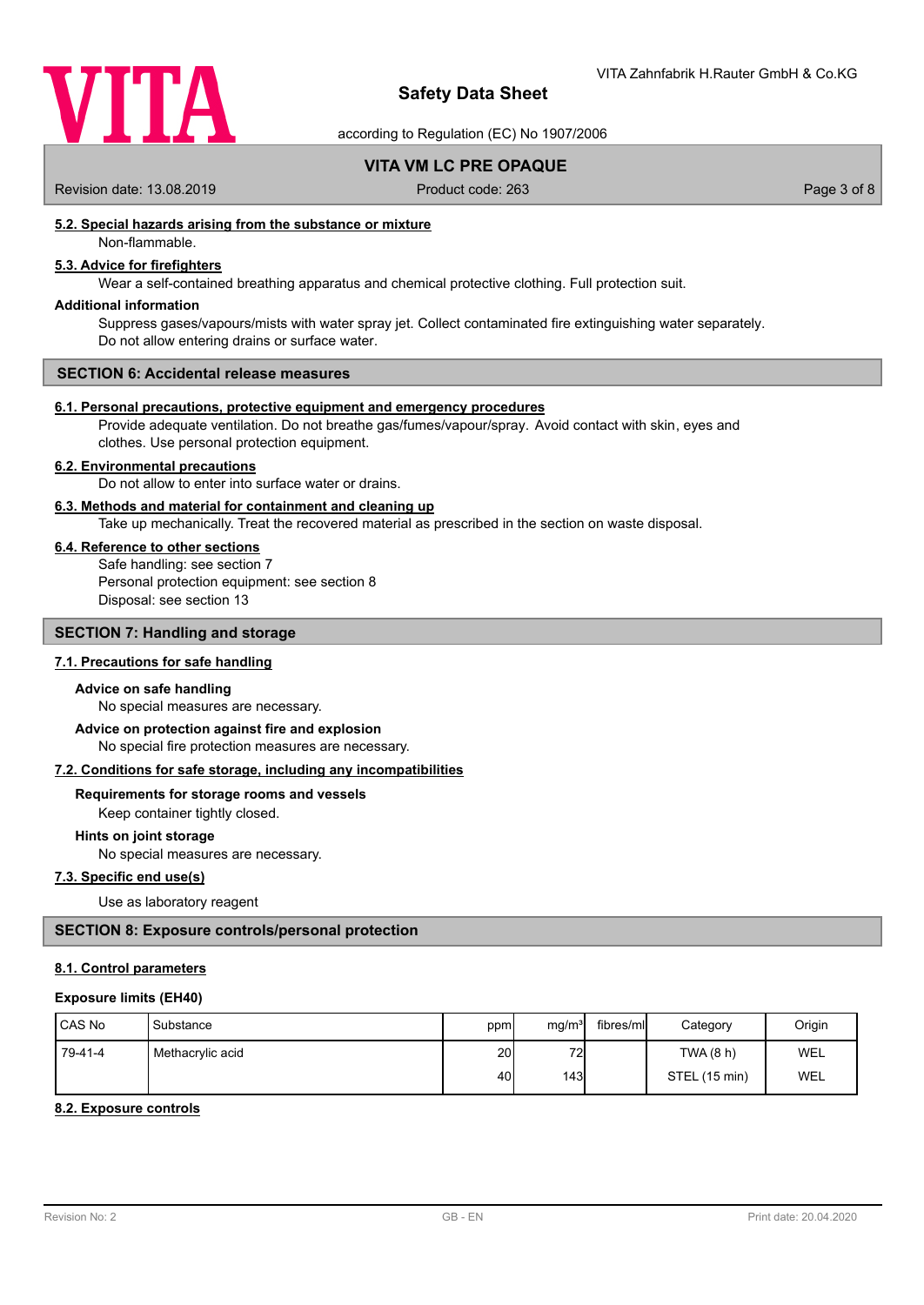

according to Regulation (EC) No 1907/2006

# **VITA VM LC PRE OPAQUE**

Revision date: 13.08.2019 Product code: 263 Page 4 of 8



# **Protective and hygiene measures**

Remove contaminated, saturated clothing immediately. Draw up and observe skin protection programme. Wash hands and face before breaks and after work and take a shower if necessary . When using do not eat, drink, smoke, sniff.

## **Eye/face protection**

Suitable eye protection: goggles.

## **Hand protection**

When handling with chemical substances, protective gloves must be worn with the CE-label including the four control digits. The quality of the protective gloves resistant to chemicals must be chosen as a function of the specific working place concentration and quantity of hazardous substances. For special purposes, it is recommended to check the resistance to chemicals of the protective gloves mentioned above together with the supplier of these gloves. Recommended glove articles KCL Dermatril P Breakthrough time (maximum wearing time) 30 min NBR (Nitrile rubber)

## **Skin protection**

Use of protective clothing.

# **Respiratory protection**

Provide adequate ventilation as well as local exhaustion at critical locations. Technical ventilation of workplace

# **SECTION 9: Physical and chemical properties**

# **9.1. Information on basic physical and chemical properties**

| Physical state:<br>Colour:                                    |                |
|---------------------------------------------------------------|----------------|
| pH-Value:                                                     | not determined |
| Changes in the physical state                                 |                |
| Melting point:                                                | not determined |
| Initial boiling point and boiling range:                      | ?              |
| Flash point:                                                  | 151 °C         |
| Flammability                                                  |                |
| Solid:                                                        | not determined |
| Gas:                                                          | not applicable |
| <b>Explosive properties</b><br>The product is not: Explosive. |                |
| Lower explosion limits:                                       | not determined |
| Upper explosion limits:                                       | not determined |
| <b>Auto-ignition temperature</b>                              |                |
| Solid:                                                        | not determined |
| Gas:                                                          | not applicable |
| Decomposition temperature:                                    | not determined |
| <b>Oxidizing properties</b><br>Not oxidising.                 |                |
| Vapour pressure:<br>(at 50 $^{\circ}$ C)                      | <=1100 hPa     |
| Density:                                                      | not determined |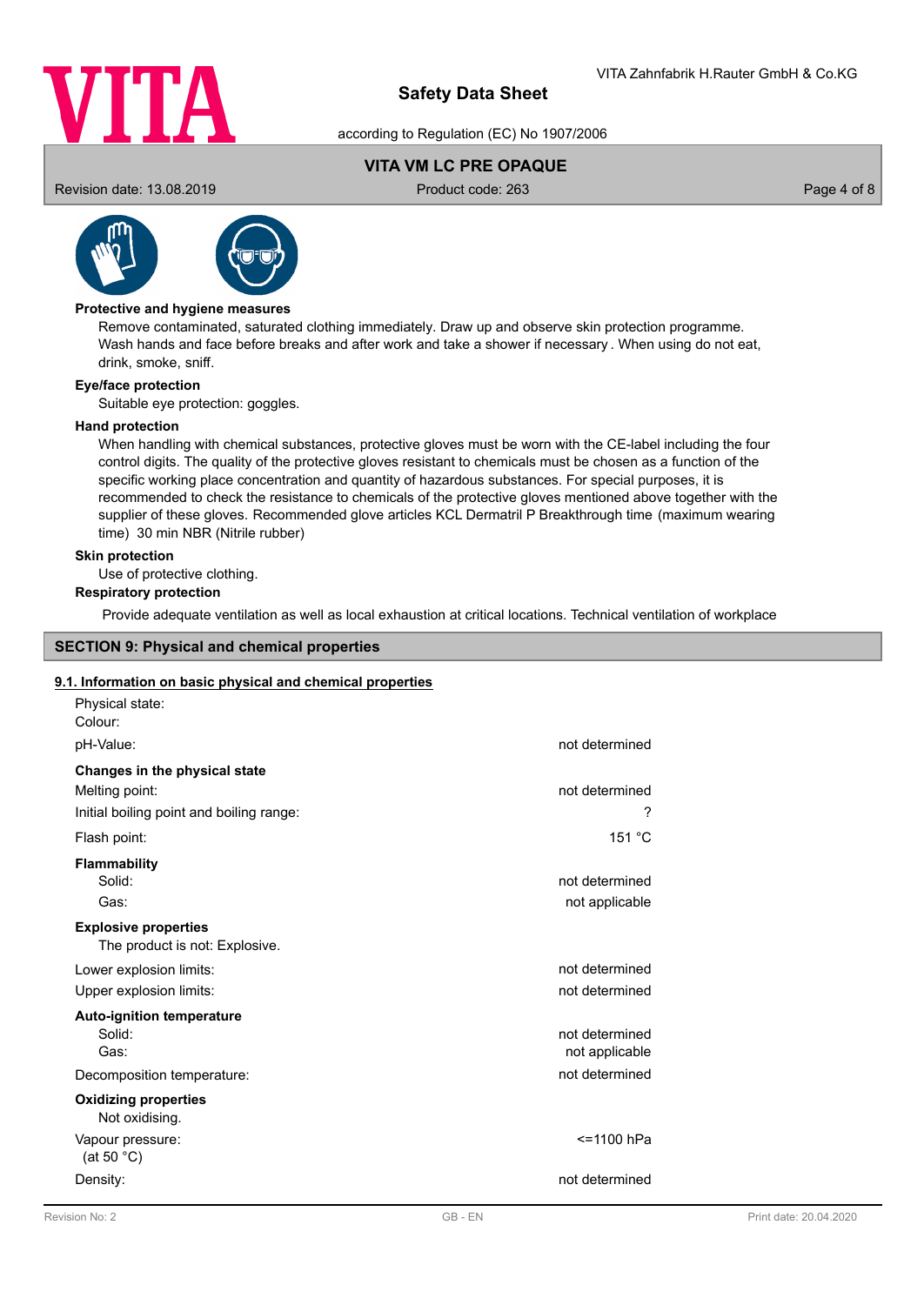

## according to Regulation (EC) No 1907/2006

|                                                | <b>VITA VM LC PRE OPAQUE</b> |             |
|------------------------------------------------|------------------------------|-------------|
| Revision date: 13.08.2019                      | Product code: 263            | Page 5 of 8 |
| Water solubility:                              | <b>No</b>                    |             |
| Solubility in other solvents<br>not determined |                              |             |
| Partition coefficient:                         | not determined               |             |
| Vapour density:                                | not determined               |             |
| Evaporation rate:                              | not determined               |             |
| 9.2. Other information                         |                              |             |
| Solid content:                                 | 49,7 %                       |             |

# **SECTION 10: Stability and reactivity**

# **10.1. Reactivity**

No hazardous reaction when handled and stored according to provisions.

#### **10.2. Chemical stability**

The product is stable under storage at normal ambient temperatures.

# **10.3. Possibility of hazardous reactions**

No known hazardous reactions.

#### **10.4. Conditions to avoid**

none

# **10.5. Incompatible materials**

No information available.

# **10.6. Hazardous decomposition products**

No known hazardous decomposition products.

# **SECTION 11: Toxicological information**

#### **11.1. Information on toxicological effects**

#### **Acute toxicity**

Based on available data, the classification criteria are not met.

| CAS No    | Chemical name                     |                     |           |         |        |        |
|-----------|-----------------------------------|---------------------|-----------|---------|--------|--------|
|           | Exposure route                    | Dose                |           | Species | Source | Method |
| 2867-47-2 | 2-dimethylaminoethyl methacrylate |                     |           |         |        |        |
|           | oral                              | <b>ATE</b><br>mg/kg | 500       |         |        |        |
|           | dermal                            | <b>ATE</b><br>mg/kg | 1100      |         |        |        |
|           |                                   |                     |           |         |        |        |
| 79-41-4   | Methacrylsäure                    |                     |           |         |        |        |
|           | oral                              | <b>ATE</b><br>mg/kg | 500       |         |        |        |
|           | dermal                            | <b>ATE</b><br>mg/kg | 300       |         |        |        |
|           | inhalation vapour                 | <b>ATE</b>          | 11 $mg/l$ |         |        |        |

#### **Irritation and corrosivity**

Causes serious eye irritation.

Skin corrosion/irritation: Based on available data, the classification criteria are not met.

#### **Sensitising effects**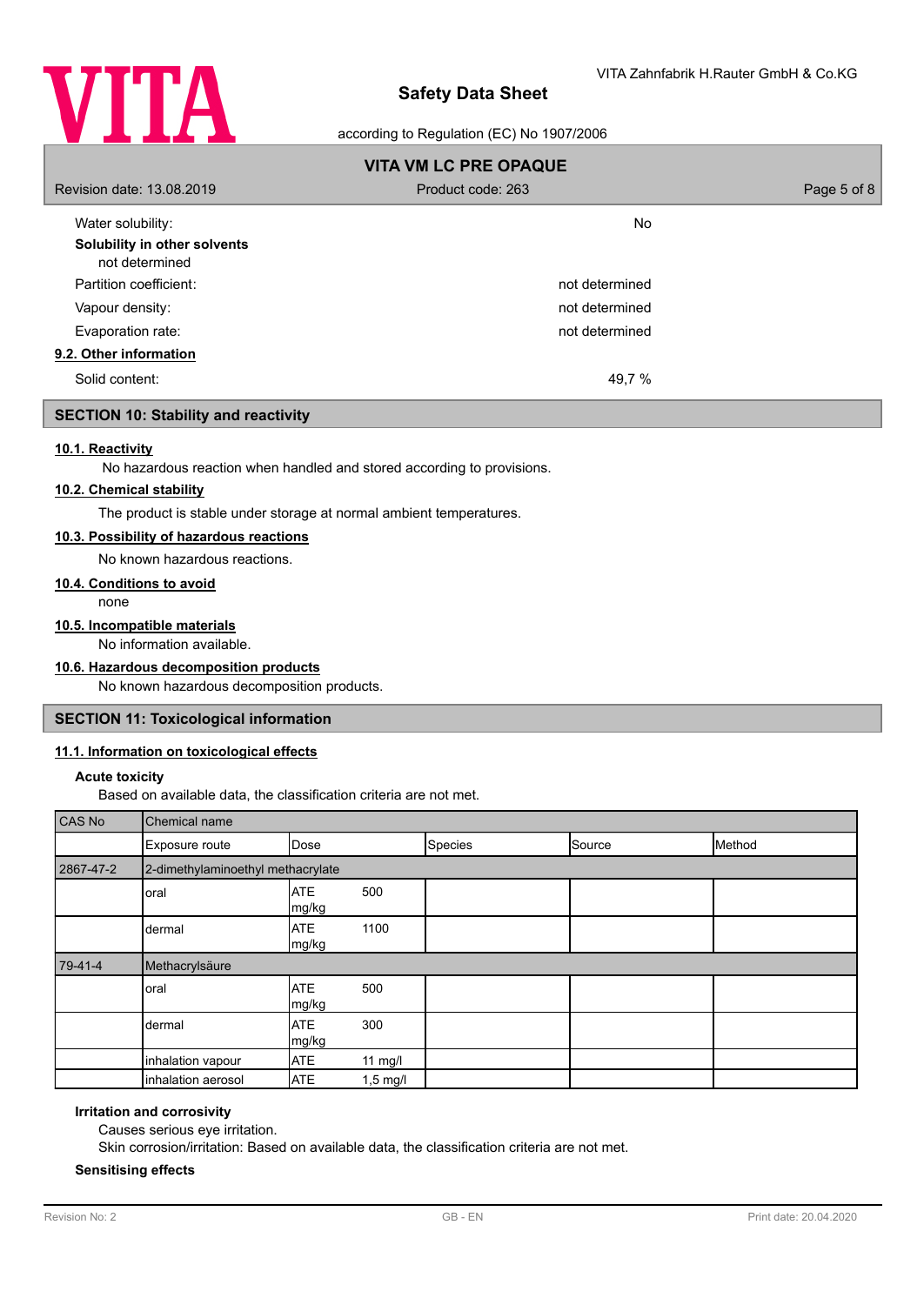

according to Regulation (EC) No 1907/2006

# **VITA VM LC PRE OPAQUE**

Revision date: 13.08.2019 Product code: 263 Page 6 of 8

#### May cause an allergic skin reaction.

(7,7,9-Trimethyl-4,13-dioxo-3,14-dioxa-5,12-diaza-hexadecan-1,16-diol-dimethacrylat (mixture of isomers); 2-dimethylaminoethyl methacrylate)

# **Carcinogenic/mutagenic/toxic effects for reproduction**

Based on available data, the classification criteria are not met.

#### **STOT-single exposure**

Based on available data, the classification criteria are not met.

#### **STOT-repeated exposure**

Based on available data, the classification criteria are not met.

#### **Aspiration hazard**

Based on available data, the classification criteria are not met.

#### **Additional information on tests**

The mixture is classified as hazardous according to regulation (EC) No 1272/2008 [CLP].

# **SECTION 12: Ecological information**

#### **12.1. Toxicity**

Harmful to aquatic life with long lasting effects.

# **12.2. Persistence and degradability**

The product has not been tested.

# **12.3. Bioaccumulative potential**

The product has not been tested.

#### **12.4. Mobility in soil**

The product has not been tested.

# **12.5. Results of PBT and vPvB assessment**

The product has not been tested.

# **12.6. Other adverse effects**

No information available.

# **Further information**

Do not allow to enter into surface water or drains. Do not allow to enter into soil/subsoil.

# **SECTION 13: Disposal considerations**

## **13.1. Waste treatment methods**

#### **Disposal recommendations**

Do not allow to enter into surface water or drains. Do not allow to enter into soil/subsoil. Dispose of waste according to applicable legislation.

#### **Contaminated packaging**

Handle contaminated packages in the same way as the substance itself. Waste codes/waste designations according to EWC/AVV

#### **SECTION 14: Transport information**

| Land transport (ADR/RID)          |                                                          |
|-----------------------------------|----------------------------------------------------------|
| <b>14.1. UN number:</b>           | No dangerous good in sense of this transport regulation. |
| 14.2. UN proper shipping name:    | No dangerous good in sense of this transport regulation. |
| 14.3. Transport hazard class(es): | No dangerous good in sense of this transport regulation. |
| 14.4. Packing group:              | No dangerous good in sense of this transport regulation. |
| Inland waterways transport (ADN)  |                                                          |
| <b>14.1. UN number:</b>           | No dangerous good in sense of this transport regulation. |
| 14.2. UN proper shipping name:    | No dangerous good in sense of this transport regulation. |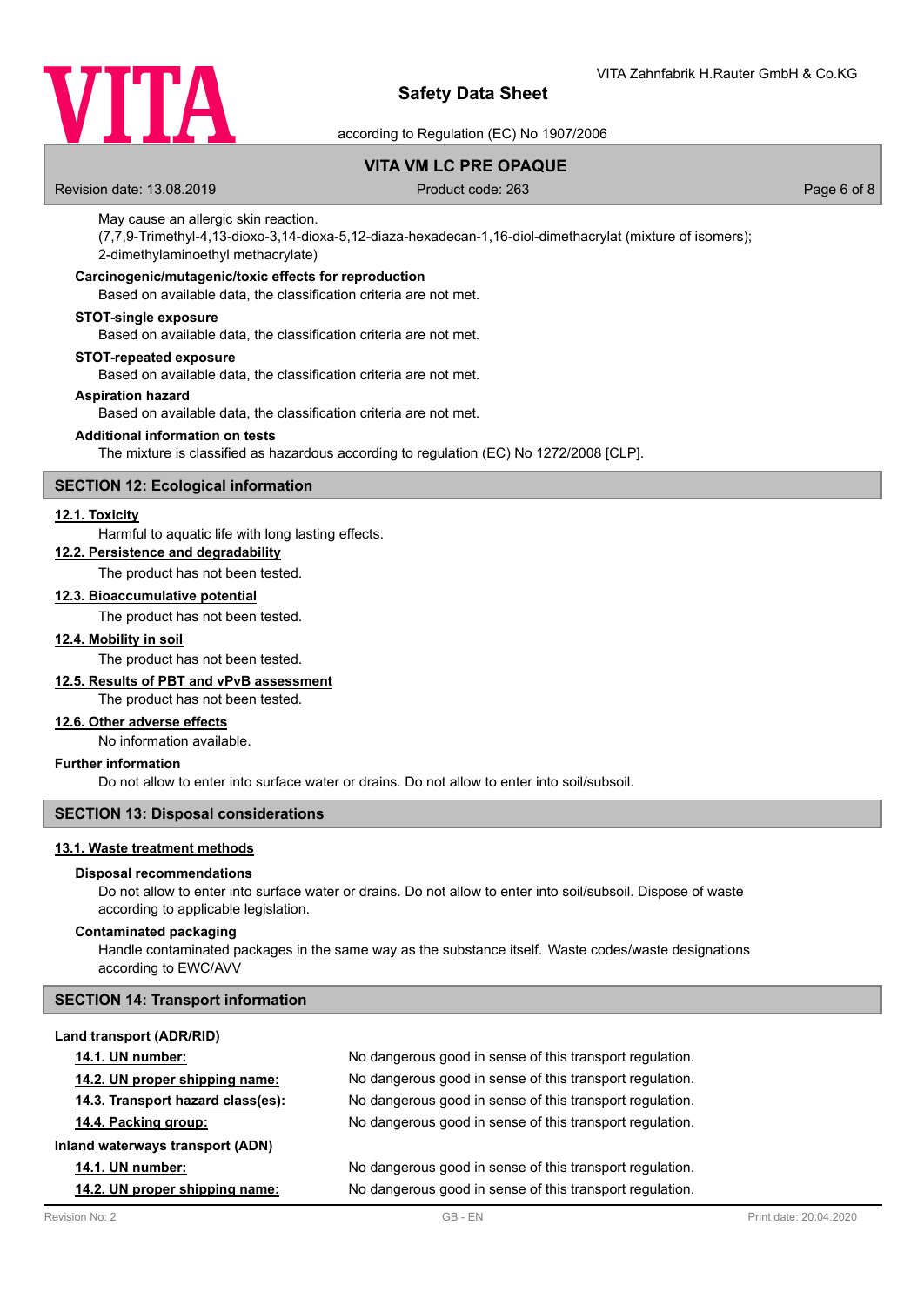

according to Regulation (EC) No 1907/2006

|                                                                          | <b>VITA VM LC PRE OPAQUE</b>                                                                                          |             |
|--------------------------------------------------------------------------|-----------------------------------------------------------------------------------------------------------------------|-------------|
| Revision date: 13.08.2019                                                | Product code: 263                                                                                                     | Page 7 of 8 |
| 14.3. Transport hazard class(es):                                        | No dangerous good in sense of this transport regulation.                                                              |             |
| 14.4. Packing group:                                                     | No dangerous good in sense of this transport regulation.                                                              |             |
| <b>Marine transport (IMDG)</b>                                           |                                                                                                                       |             |
| 14.1. UN number:                                                         | No dangerous good in sense of this transport regulation.                                                              |             |
| <u>14.2. UN proper shipping name:</u>                                    | No dangerous good in sense of this transport regulation.                                                              |             |
| 14.3. Transport hazard class(es):                                        | No dangerous good in sense of this transport regulation.                                                              |             |
| 14.4. Packing group:                                                     | No dangerous good in sense of this transport regulation.                                                              |             |
| Air transport (ICAO-TI/IATA-DGR)                                         |                                                                                                                       |             |
| 14.1. UN number:                                                         | No dangerous good in sense of this transport regulation.                                                              |             |
| 14.2. UN proper shipping name:                                           | No dangerous good in sense of this transport regulation.                                                              |             |
| 14.3. Transport hazard class(es):                                        | No dangerous good in sense of this transport regulation.                                                              |             |
| 14.4. Packing group:                                                     | No dangerous good in sense of this transport regulation.                                                              |             |
| 14.5. Environmental hazards                                              |                                                                                                                       |             |
| ENVIRONMENTALLY HAZARDOUS:                                               | no                                                                                                                    |             |
| 14.6. Special precautions for user                                       |                                                                                                                       |             |
| No information available.                                                |                                                                                                                       |             |
| 14.7. Transport in bulk according to Annex II of Marpol and the IBC Code |                                                                                                                       |             |
| not applicable                                                           |                                                                                                                       |             |
| <b>SECTION 15: Regulatory information</b>                                |                                                                                                                       |             |
|                                                                          | 15.1. Safety, health and environmental regulations/legislation specific for the substance or mixture                  |             |
| EU regulatory information                                                |                                                                                                                       |             |
| 2010/75/EU (VOC):                                                        | 0,172%                                                                                                                |             |
| 2004/42/EC (VOC):                                                        | 0.172%                                                                                                                |             |
| Information according to 2012/18/EU<br>(SEVESO III):                     | Not subject to 2012/18/EU (SEVESO III)                                                                                |             |
| National regulatory information                                          |                                                                                                                       |             |
| Employment restrictions:                                                 | Observe restrictions to employment for juveniles according to the 'juvenile<br>work protection guideline' (94/33/EC). |             |
| Water hazard class (D):                                                  | 3 - strongly hazardous to water                                                                                       |             |
| Skin resorption/Sensitization:                                           | Causes allergic hypersensitivity reactions.                                                                           |             |
| 15.2. Chemical safety assessment                                         |                                                                                                                       |             |
|                                                                          | Chemical safety assessments for substances in this mixture were not carried out.                                      |             |

# **SECTION 16: Other information**

#### **Abbreviations and acronyms**

ADR: Accord européen sur le transport des marchandises dangereuses par Route (European Agreement concerning the International Carriage of Dangerous Goods by Road ) IMDG: International Maritime Code for Dangerous Goods IATA: International Air Transport Association GHS: Globally Harmonized System of Classification and Labelling of Chemicals EINECS: European Inventory of Existing Commercial Chemical Substances ELINCS: European List of Notified Chemical Substances CAS: Chemical Abstracts Service LC50: Lethal concentration, 50% LD50: Lethal dose, 50% CLP: Classification, labelling and Packaging